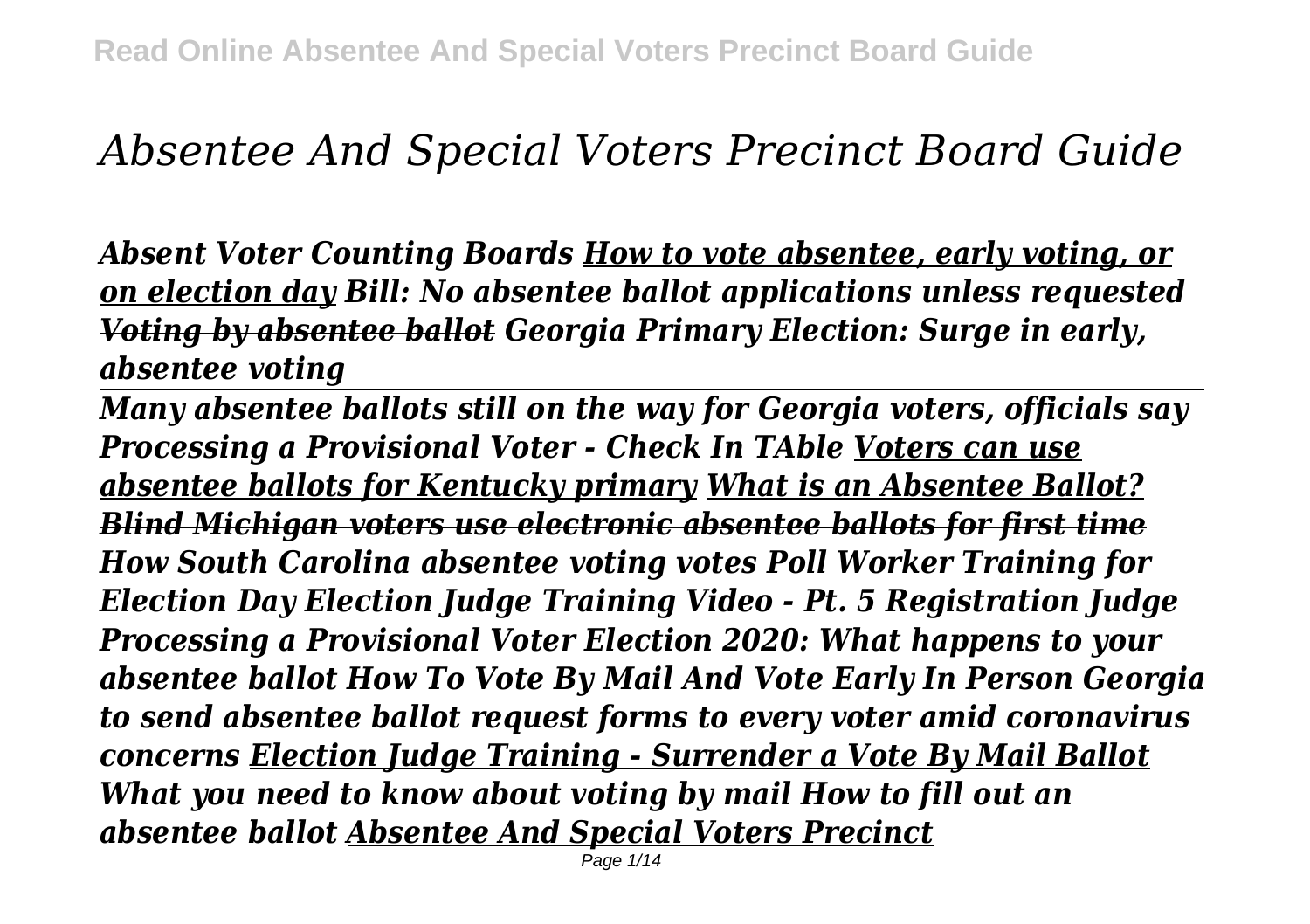*Drop boxes — special containers for voters to drop off absentee ballots in sealed envelopes — have become more commonplace in the last decade, and are an efficient and secure way to return your...*

*Absentee ballots don't need to be returned through the ... Absentee voting at a different polling station might be catered for by, for example, designating some larger polling stations as available for absentee voting, and equipping such polling stations with the ballot papers (or the means to produce ballot papers) applicable to an absentee voter. ... Use of special voting rules including vote by mail ...*

#### *Absentee ballot - Wikipedia*

*Acces PDF Absentee And Special Voters Precinct Board Guide Absentee And Special Voters Precinct Board Guide Thank you very much for downloading absentee and special voters precinct board guide.Most likely you have knowledge that, people have look numerous period for their favorite books gone this absentee and special voters precinct board guide, but stop happening in harmful downloads.*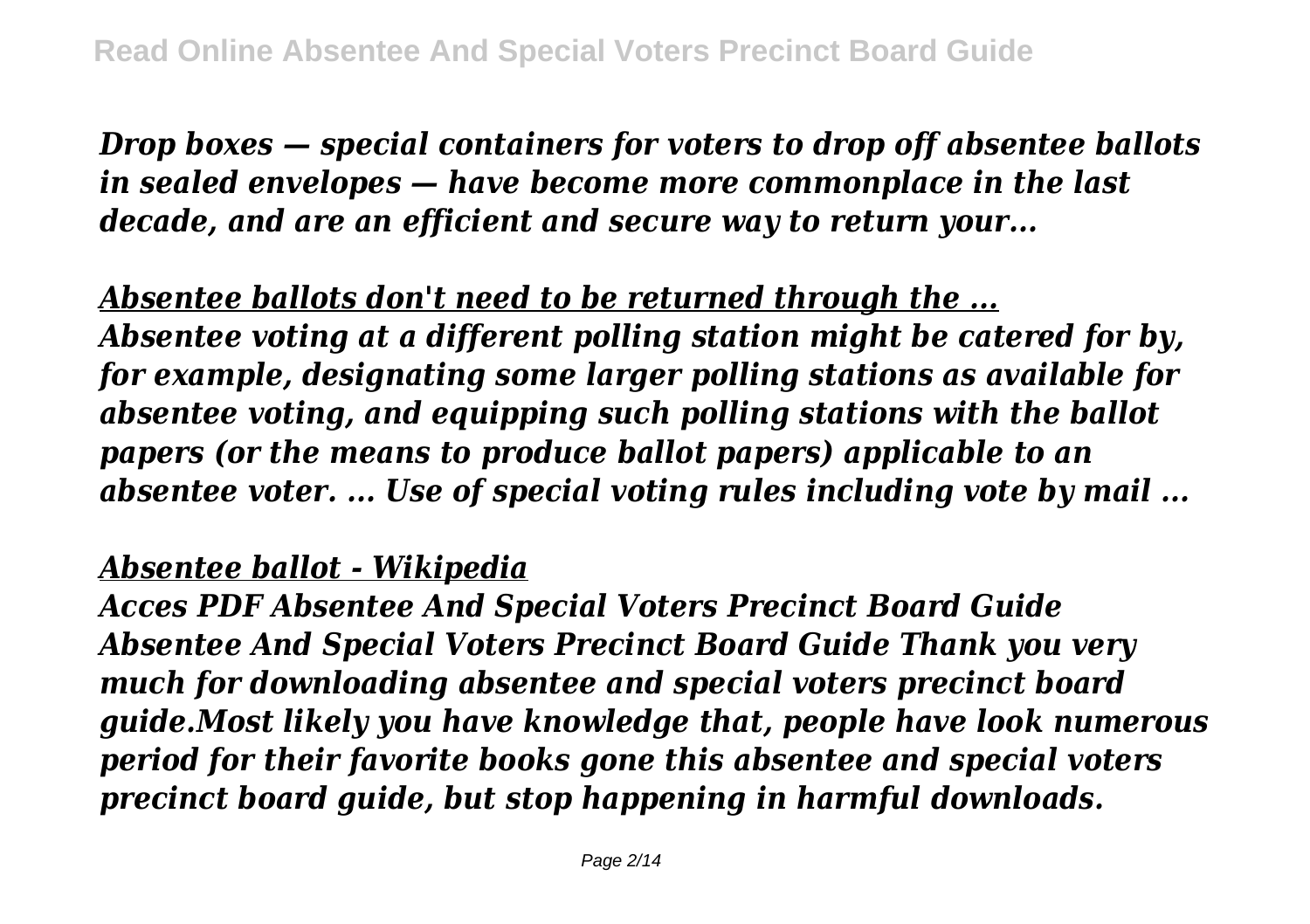## *Absentee And Special Voters Precinct Board Guide*

*The state-mandated deadline to request an absentee ballot is 4:00 p.m. on Monday, November 2, 2020. If you still need to register to vote, you may do so up until 8 p.m. on Election Day, and then vote via absentee ballot or in-person at your precinct. Note that if you register to vote on Election Day, you must do so at the clerk's office.*

*Election News: Absentee Ballots, Voting in Person ... FILE - An absentee ballot and required paperwork await preparations at the Wake County Board of Elections on the first day that the state started mailing them out, in Raleigh, N.C., Sept. 4, 2020.*

*Some Americans Find Absentee Voting Confusing | Voice of ... Besides some small, rural precincts where all voting is by mail, early voting is trending highest in counties that are Democratic strongholds. This is evident in Hennepin and Ramsey counties, home to Minneapolis and St. Paul, where more than 40 percent of registered voters have already cast absentee ballots.*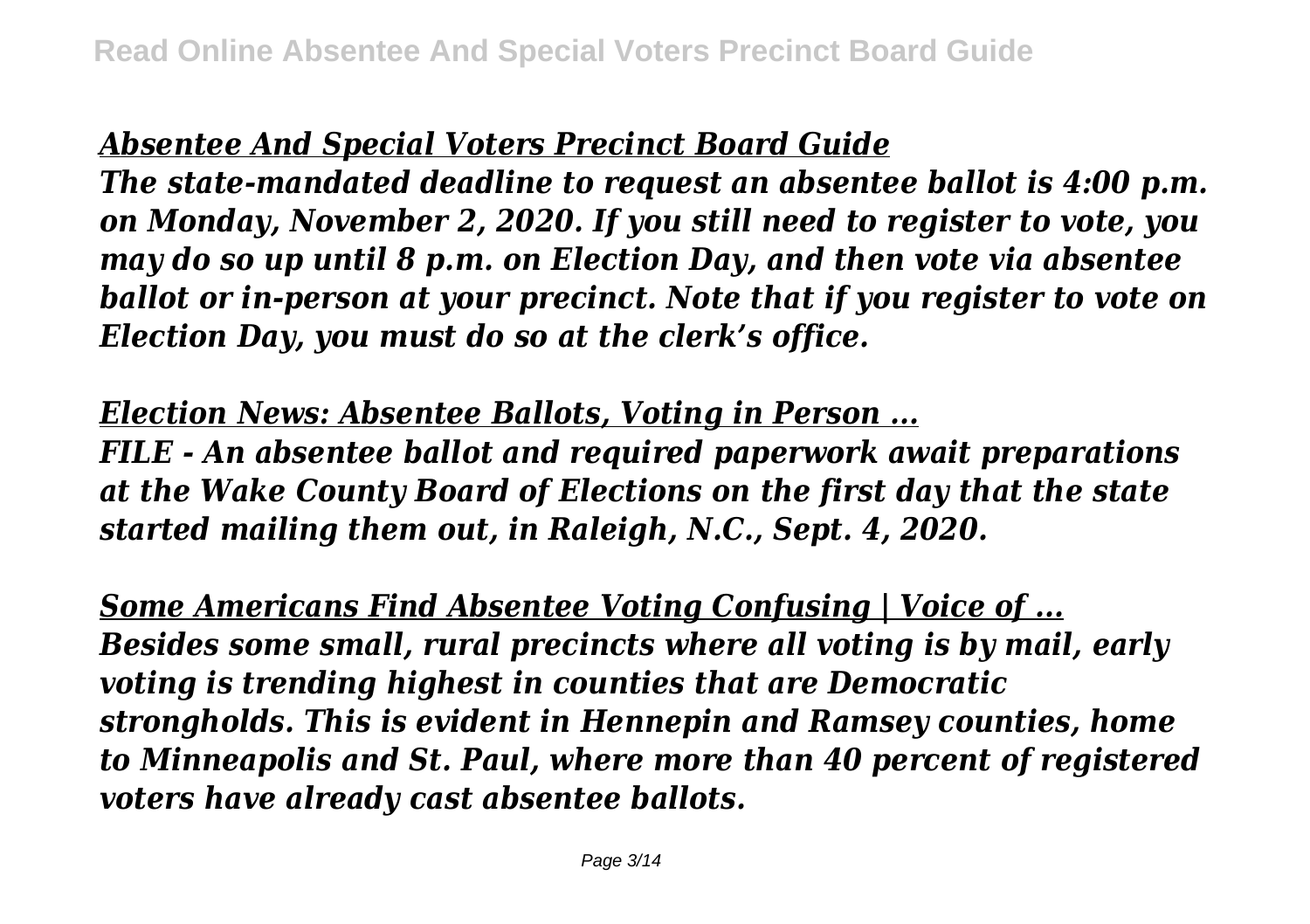*Wave of Absentee Voting in Land O'Lakes - WhoWhatWhy Some voters in the early voting lines across Oklahoma precincts didn't originally plan on voting in person. If you requested an absentee ballot for Decision 2020, but would like to vote at your ...*

*DECISION 2020: How to vote in person after requesting an ... In the Richmond area, it's a mixed bag as well, with Henrico County's Tuckahoe precinct – which went 54% for Trump in 2016 – at 42.6% absentee, while Richmond City's precinct 413 – which went 63% for Clinton in 2016 – is at 41.2% absentee, and Richmond City's precinct 902 – which went 90.3% for Clinton in 2016 – is at just ...*

*Maps Show Virginia Absentee Ballots Returned/Outstanding ... One voter told the Island Packet she showed up to vote at 7:30 a.m., but doors didn't open until around 10:20. Absentee in-person voters wait for hours because of Beaufort County voting precinct ...*

*Voters wait hours due to Beaufort Co. precinct Internet ... Montgomery County is offering a special absentee ballot drop off time* Page 4/14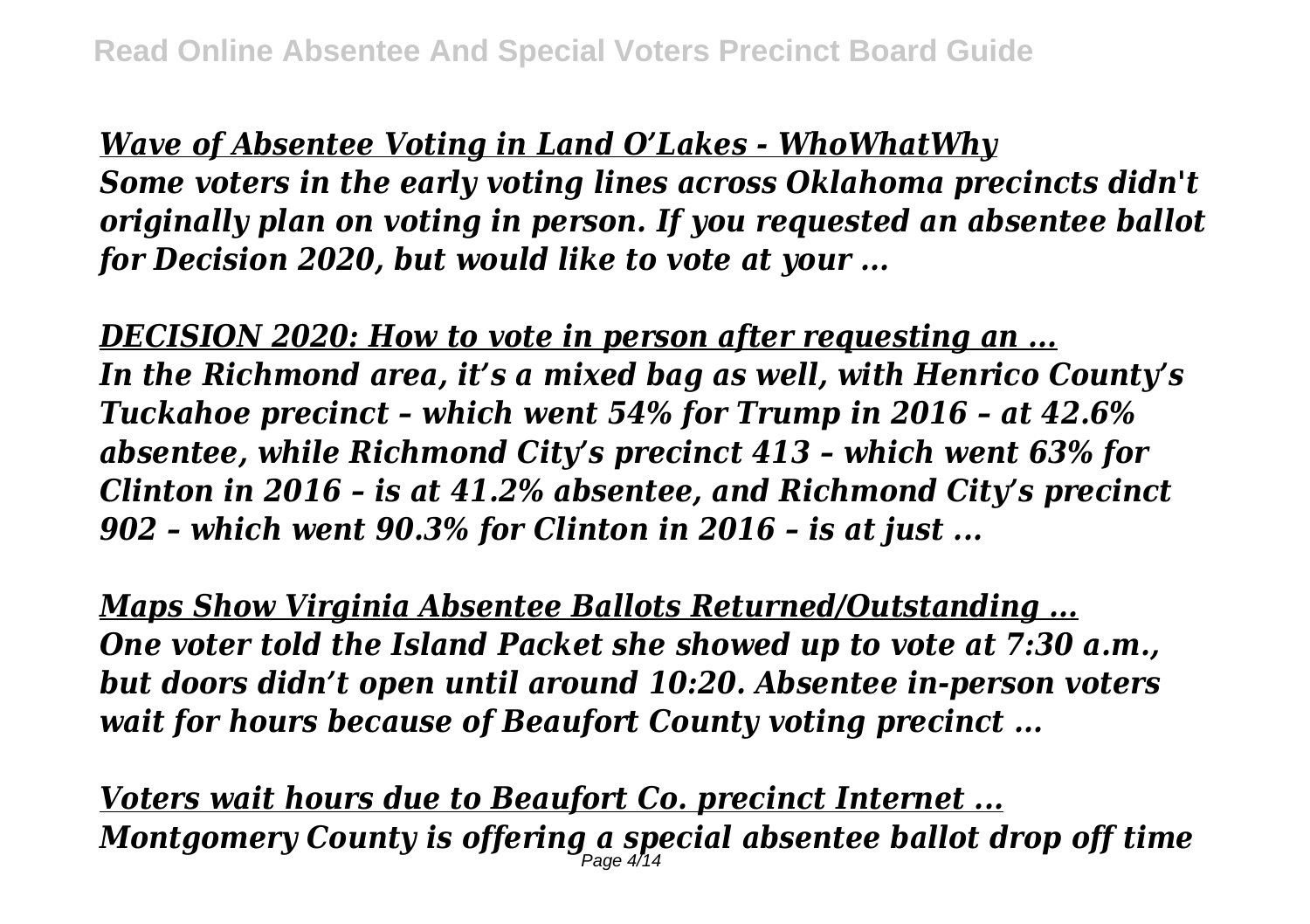*slot Saturday from 9 a.m. through 1 p.m. The deadline to turn in absentee ballots to the Absentee Election Manager is Monday ...*

*Montgomery County to offer live precinct wait times on ... JACKSON, Miss. (WJTV) - Jackson voters in Ward 2 will choose a new city councilmember during a special election on November 17, 2020. The last day to vote by absentee ballot is Saturday, November ...*

*Voters concerned after precinct change in Madison County ... COUNTING ABSENTEE BALLOTS The Linn County Absentee and Special Voters Precinct Board (ASVP Board) will open absentee ballot envelopes on Saturday, October 31 from 8 a.m. to 5 p.m. at the Linn...*

*More than 5,000 voters still haven't returned absentee ... Here is a full list of the precinct changes voters will encounter if the vote on Nov. 3 instead of voting early. "While we are experiencing record early and absentee voting in DeKalb, we know that many voters are eagerly awaiting an opportunity to cast their ballots on Election Day," DeKalb County Voter Registration and Election Director Erica* Page 5/14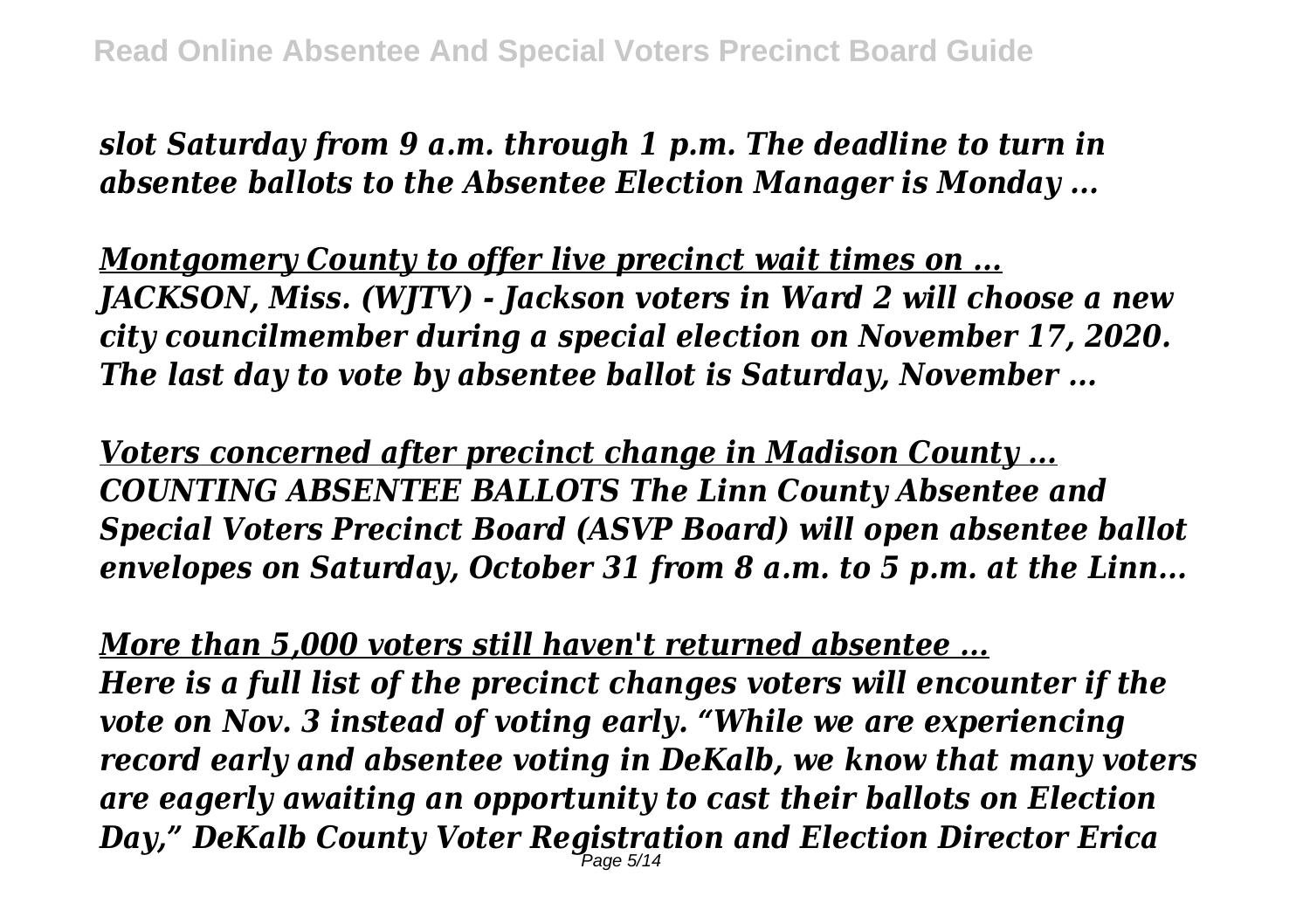*Hamilton said in a press release.*

*DeKalb County Elections Board approves precinct changes ... It's unclear how that may work this year with an extremely high volume of absentee ballots. Absentee ballots received after Election Day but before the deadline are counted when the absentee and special voters' precinct board meets as long as they are postmarked the day before Election Day or earlier. VOTING ABSENTEE IN PERSON*

*Iowa absentee ballots go out Monday, early voting begins The complex makes up Ward 15, Precinct 21, which had the lowest voter turnout of all wards in 2016 covered by the Kansas City Election Board. Of 200 registered voters, 39.5% voted.*

*How Low Voter Turnout In 2016 May Shift Dramatically In ... TUPELO • With in-person voting for the Nov. 3 election now less than five days away, Lee County election officials are reminding voters that some polling precincts have changed this*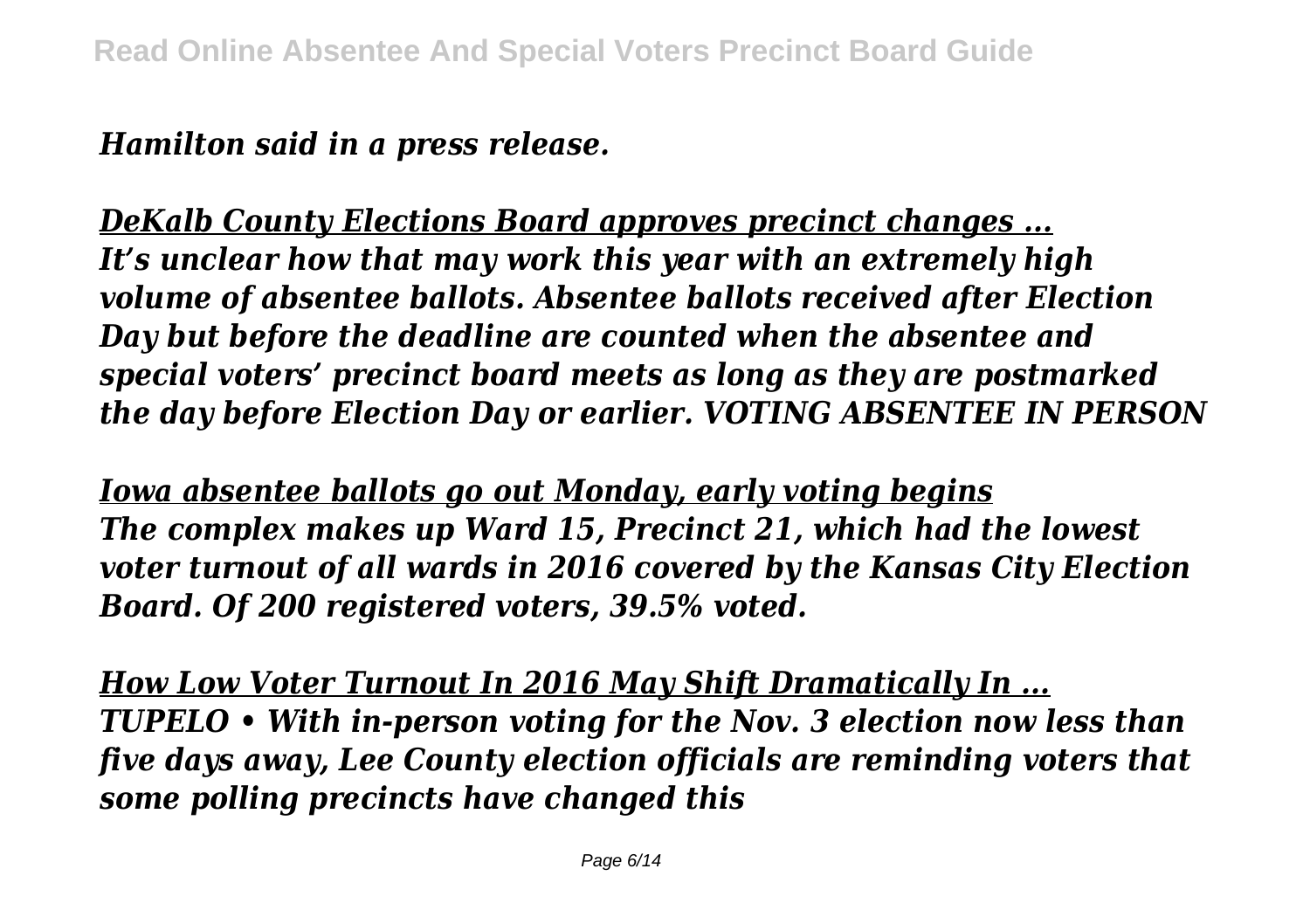*Lee County circuit clerk reminds voters of polling ... 2,550 mostly Black and Hispanic voters in southeast Ridgeland, a historic white-flight suburb outside just north of Jackson, were quietly rezoned out of their racially mixed precinct this summer. They were placed, instead, into an already majority non-white one.*

*Madison County Moves 2,000 Black, Hispanic Voters to ... As of the end of the day Thursday in Oconee County, 14,685 people had voted early, and 5,354 voters had returned absentee ballots almost 67% of Oconee's 30,097 active voters.*

*Absentee returns, early voter turnout 'amazing' in Clarke ... Absentee ballots received after Election Day but before the deadline are counted when the absentee and special voters' precinct board meets as long as they are postmarked the day before Election...*

*Absent Voter Counting Boards How to vote absentee, early voting, or* Page 7/14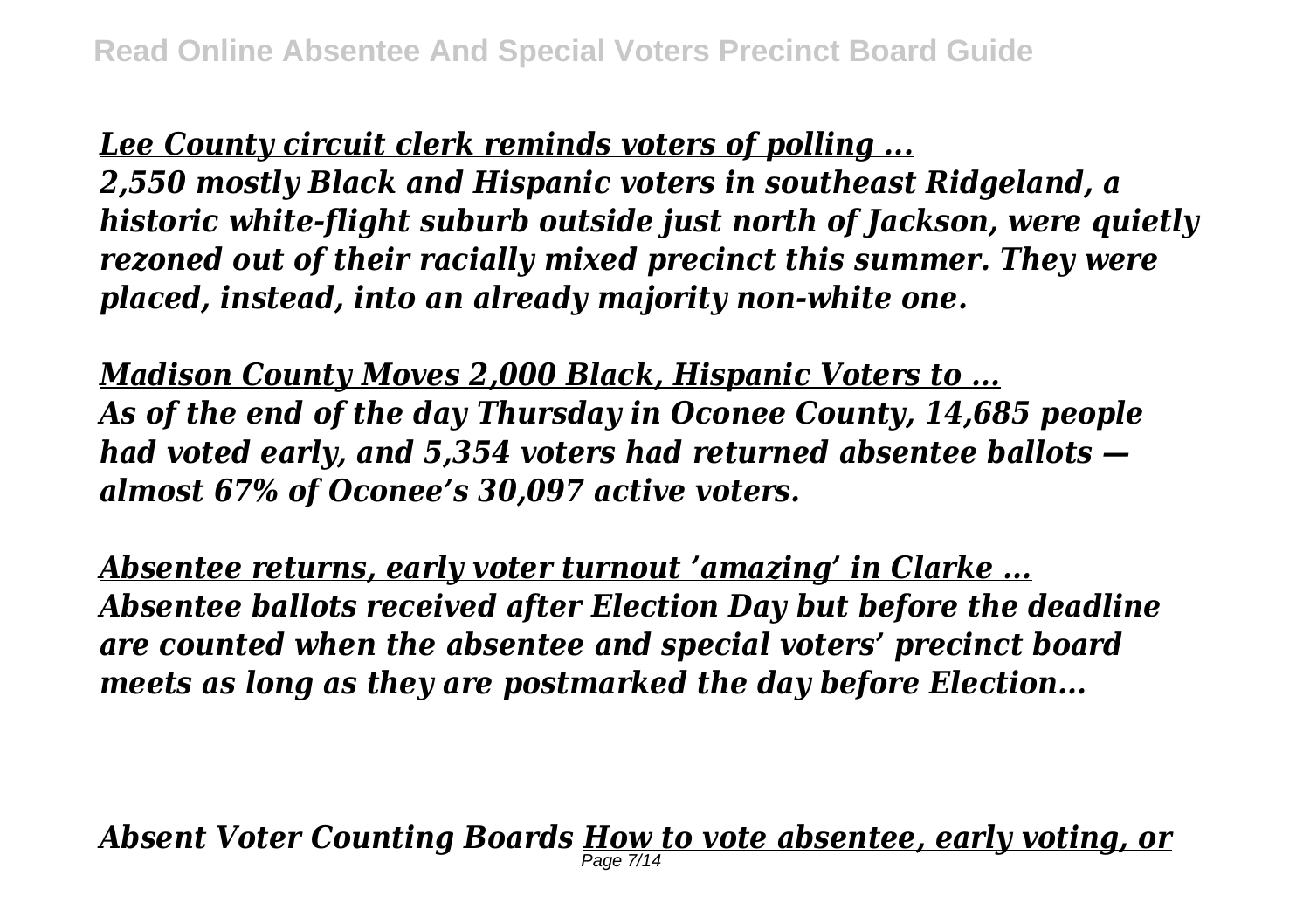## *on election day Bill: No absentee ballot applications unless requested Voting by absentee ballot Georgia Primary Election: Surge in early, absentee voting*

*Many absentee ballots still on the way for Georgia voters, officials say Processing a Provisional Voter - Check In TAble Voters can use absentee ballots for Kentucky primary What is an Absentee Ballot? Blind Michigan voters use electronic absentee ballots for first time How South Carolina absentee voting votes Poll Worker Training for Election Day Election Judge Training Video - Pt. 5 Registration Judge Processing a Provisional Voter Election 2020: What happens to your absentee ballot How To Vote By Mail And Vote Early In Person Georgia to send absentee ballot request forms to every voter amid coronavirus concerns Election Judge Training - Surrender a Vote By Mail Ballot What you need to know about voting by mail How to fill out an absentee ballot Absentee And Special Voters Precinct Drop boxes — special containers for voters to drop off absentee ballots in sealed envelopes — have become more commonplace in the last decade, and are an efficient and secure way to return your...*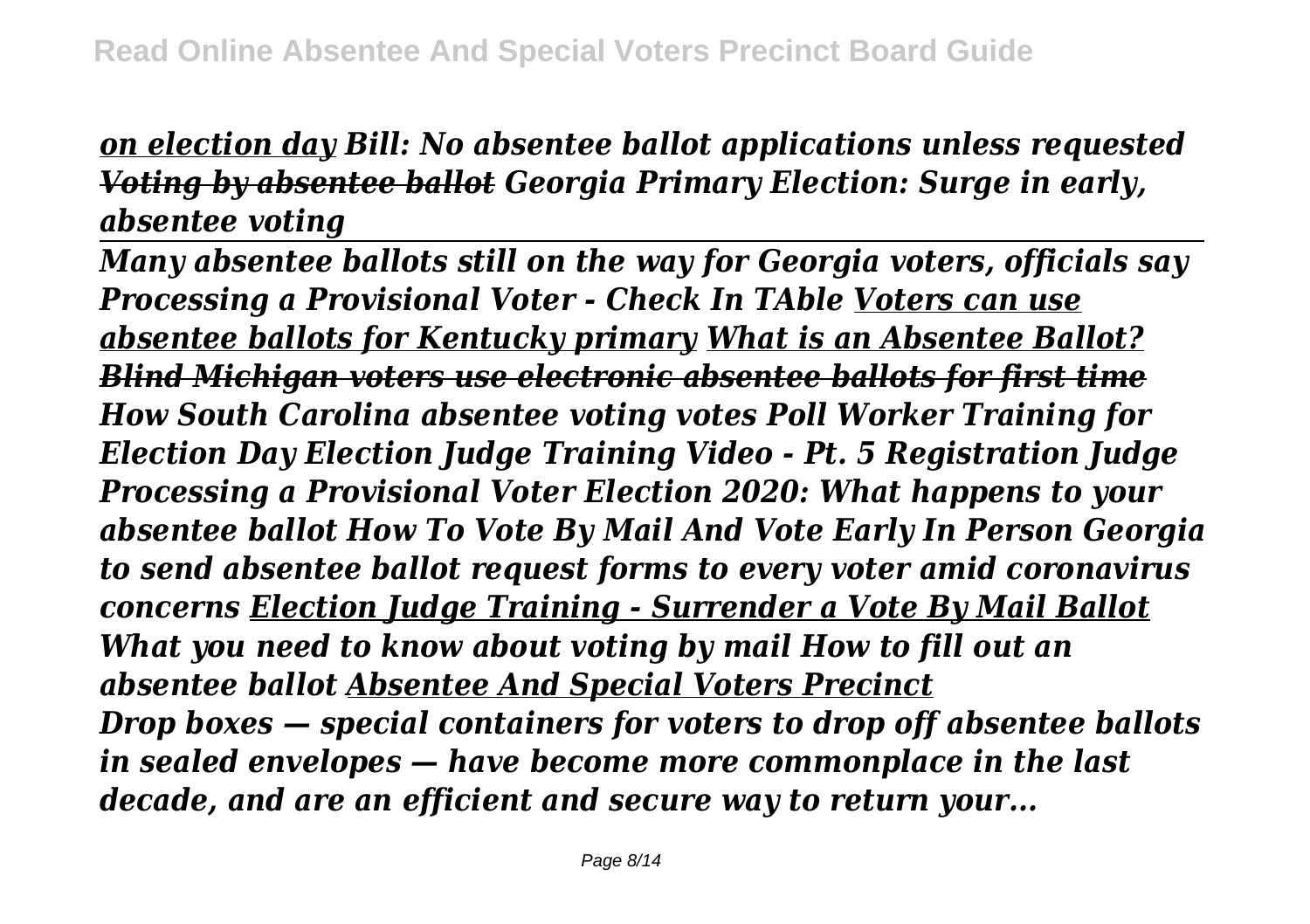*Absentee ballots don't need to be returned through the ... Absentee voting at a different polling station might be catered for by, for example, designating some larger polling stations as available for absentee voting, and equipping such polling stations with the ballot papers (or the means to produce ballot papers) applicable to an absentee voter. ... Use of special voting rules including vote by mail ...*

#### *Absentee ballot - Wikipedia*

*Acces PDF Absentee And Special Voters Precinct Board Guide Absentee And Special Voters Precinct Board Guide Thank you very much for downloading absentee and special voters precinct board guide.Most likely you have knowledge that, people have look numerous period for their favorite books gone this absentee and special voters precinct board guide, but stop happening in harmful downloads.*

## *Absentee And Special Voters Precinct Board Guide*

*The state-mandated deadline to request an absentee ballot is 4:00 p.m. on Monday, November 2, 2020. If you still need to register to vote, you may do so up until 8 p.m. on Election Day, and then vote via absentee* Page 9/14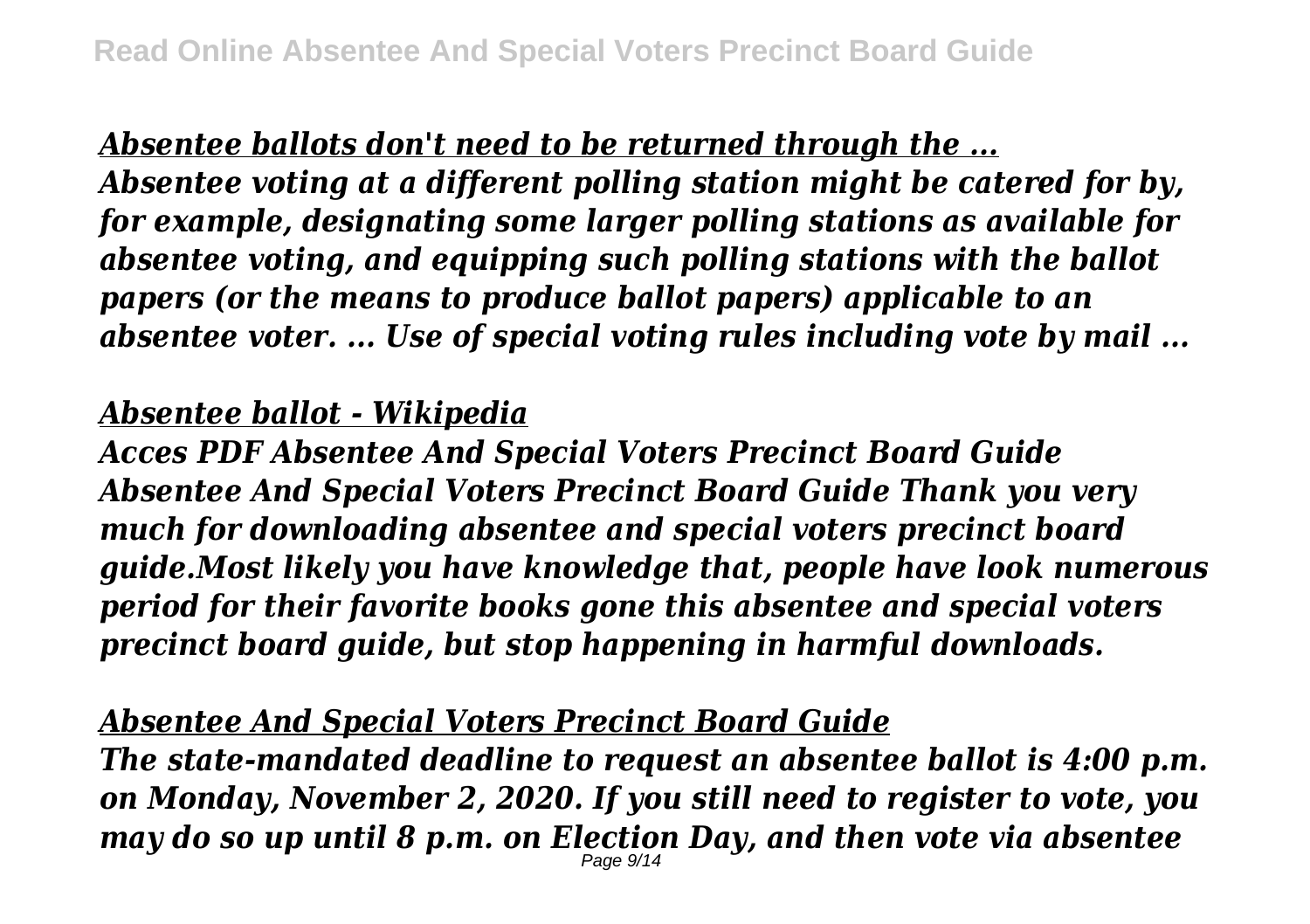*ballot or in-person at your precinct. Note that if you register to vote on Election Day, you must do so at the clerk's office.*

*Election News: Absentee Ballots, Voting in Person ... FILE - An absentee ballot and required paperwork await preparations at the Wake County Board of Elections on the first day that the state started mailing them out, in Raleigh, N.C., Sept. 4, 2020.*

*Some Americans Find Absentee Voting Confusing | Voice of ... Besides some small, rural precincts where all voting is by mail, early voting is trending highest in counties that are Democratic strongholds. This is evident in Hennepin and Ramsey counties, home to Minneapolis and St. Paul, where more than 40 percent of registered voters have already cast absentee ballots.*

*Wave of Absentee Voting in Land O'Lakes - WhoWhatWhy Some voters in the early voting lines across Oklahoma precincts didn't originally plan on voting in person. If you requested an absentee ballot for Decision 2020, but would like to vote at your ...* Page 10/14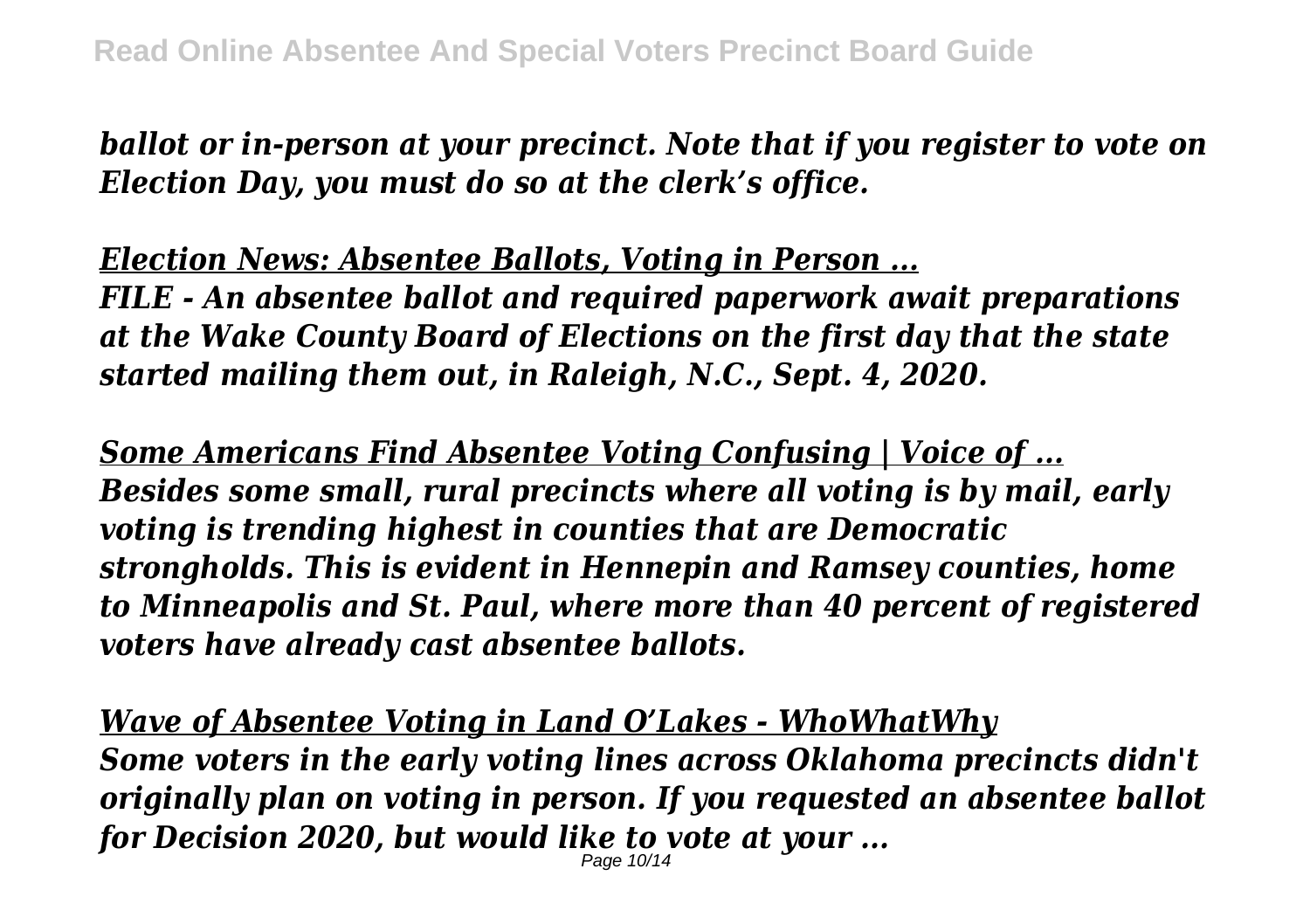*DECISION 2020: How to vote in person after requesting an ... In the Richmond area, it's a mixed bag as well, with Henrico County's Tuckahoe precinct – which went 54% for Trump in 2016 – at 42.6% absentee, while Richmond City's precinct 413 – which went 63% for Clinton in 2016 – is at 41.2% absentee, and Richmond City's precinct 902 – which went 90.3% for Clinton in 2016 – is at just ...*

*Maps Show Virginia Absentee Ballots Returned/Outstanding ... One voter told the Island Packet she showed up to vote at 7:30 a.m., but doors didn't open until around 10:20. Absentee in-person voters wait for hours because of Beaufort County voting precinct ...*

*Voters wait hours due to Beaufort Co. precinct Internet ... Montgomery County is offering a special absentee ballot drop off time slot Saturday from 9 a.m. through 1 p.m. The deadline to turn in absentee ballots to the Absentee Election Manager is Monday ...*

*Montgomery County to offer live precinct wait times on ...* Page 11/14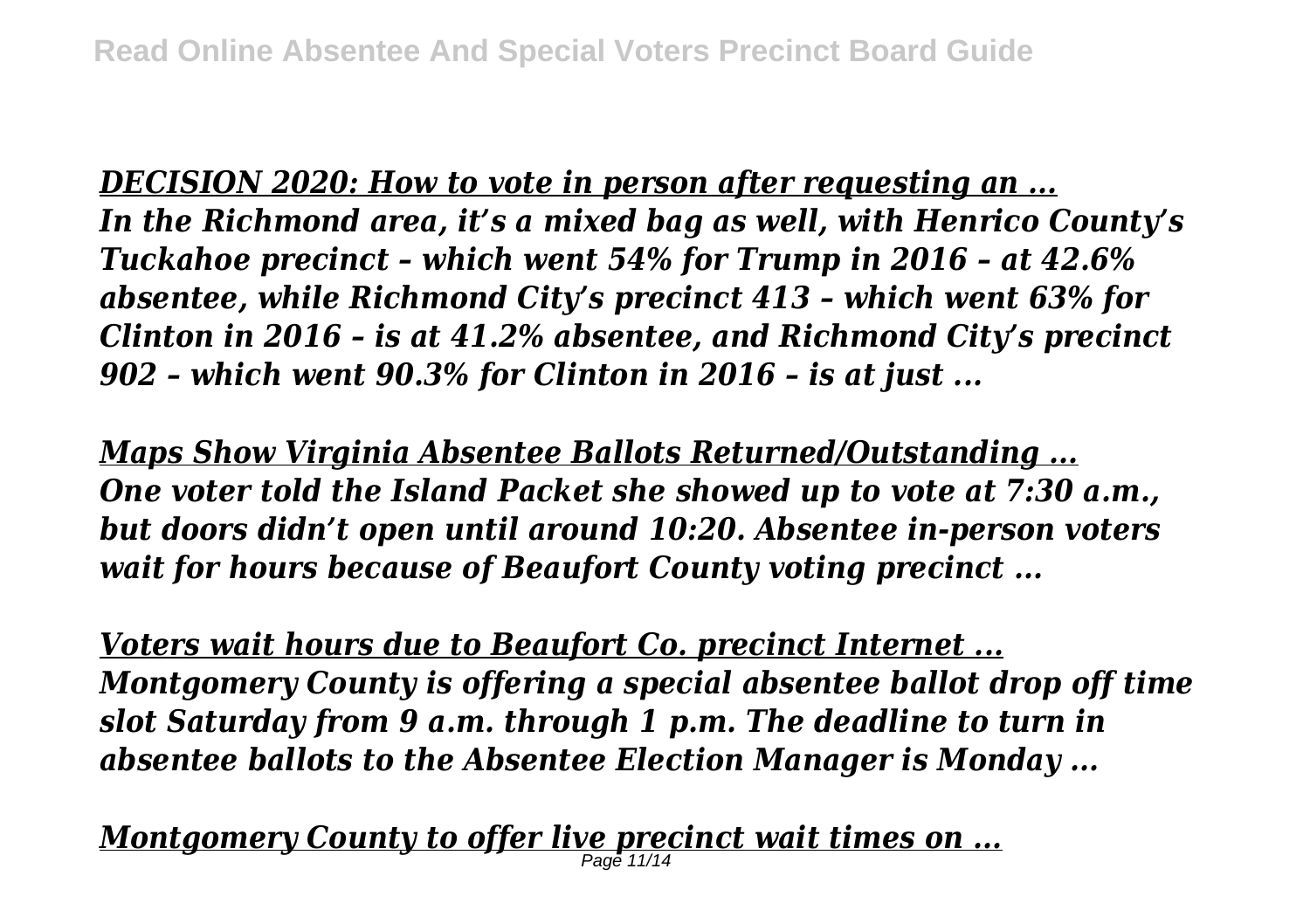*JACKSON, Miss. (WJTV) - Jackson voters in Ward 2 will choose a new city councilmember during a special election on November 17, 2020. The last day to vote by absentee ballot is Saturday, November ...*

*Voters concerned after precinct change in Madison County ... COUNTING ABSENTEE BALLOTS The Linn County Absentee and Special Voters Precinct Board (ASVP Board) will open absentee ballot envelopes on Saturday, October 31 from 8 a.m. to 5 p.m. at the Linn...*

*More than 5,000 voters still haven't returned absentee ... Here is a full list of the precinct changes voters will encounter if the vote on Nov. 3 instead of voting early. "While we are experiencing record early and absentee voting in DeKalb, we know that many voters are eagerly awaiting an opportunity to cast their ballots on Election Day," DeKalb County Voter Registration and Election Director Erica Hamilton said in a press release.*

*DeKalb County Elections Board approves precinct changes ... It's unclear how that may work this year with an extremely high* Page 12/14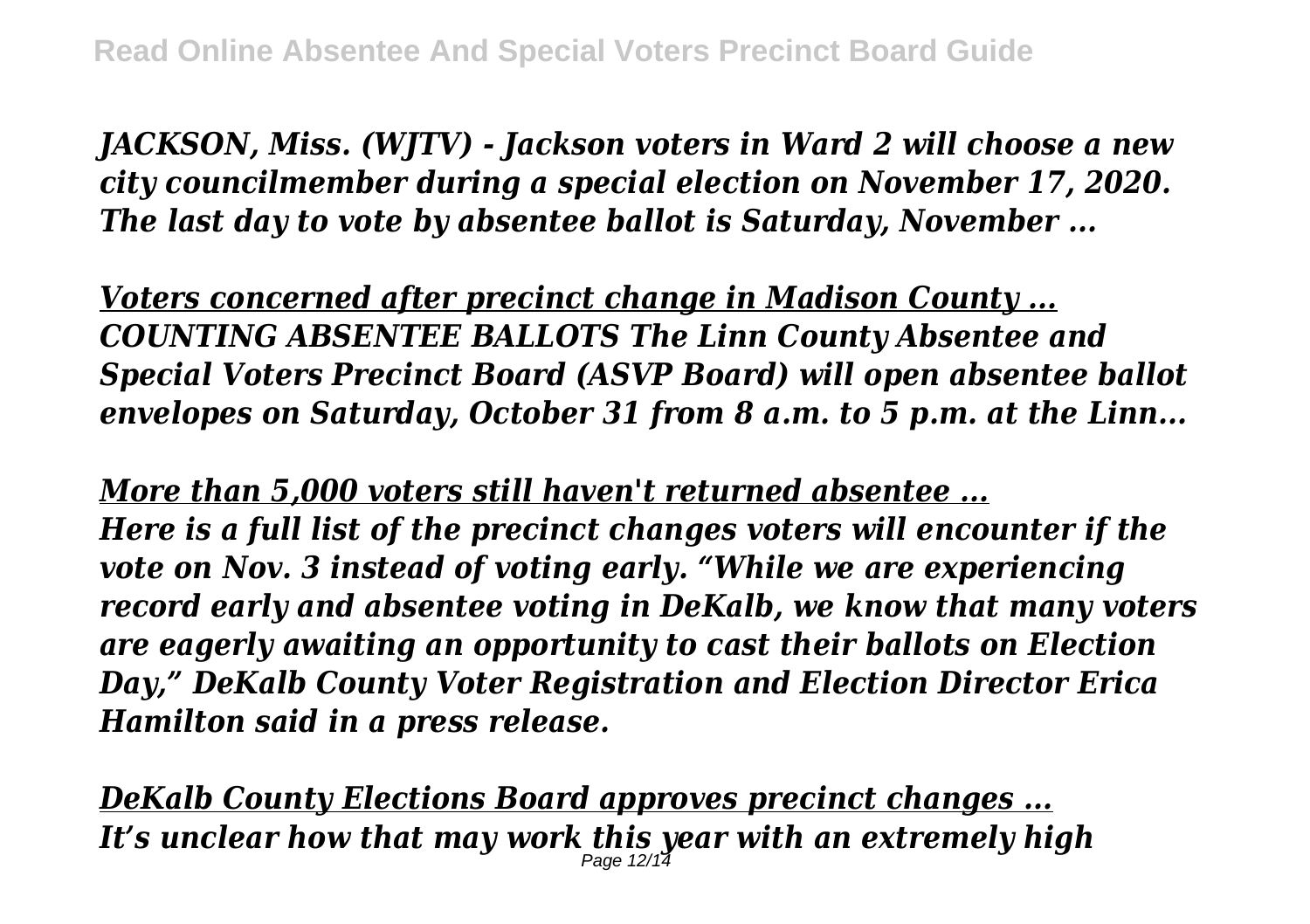*volume of absentee ballots. Absentee ballots received after Election Day but before the deadline are counted when the absentee and special voters' precinct board meets as long as they are postmarked the day before Election Day or earlier. VOTING ABSENTEE IN PERSON*

*Iowa absentee ballots go out Monday, early voting begins The complex makes up Ward 15, Precinct 21, which had the lowest voter turnout of all wards in 2016 covered by the Kansas City Election Board. Of 200 registered voters, 39.5% voted.*

*How Low Voter Turnout In 2016 May Shift Dramatically In ... TUPELO • With in-person voting for the Nov. 3 election now less than five days away, Lee County election officials are reminding voters that some polling precincts have changed this*

*Lee County circuit clerk reminds voters of polling ... 2,550 mostly Black and Hispanic voters in southeast Ridgeland, a historic white-flight suburb outside just north of Jackson, were quietly rezoned out of their racially mixed precinct this summer. They were* Page 13/14